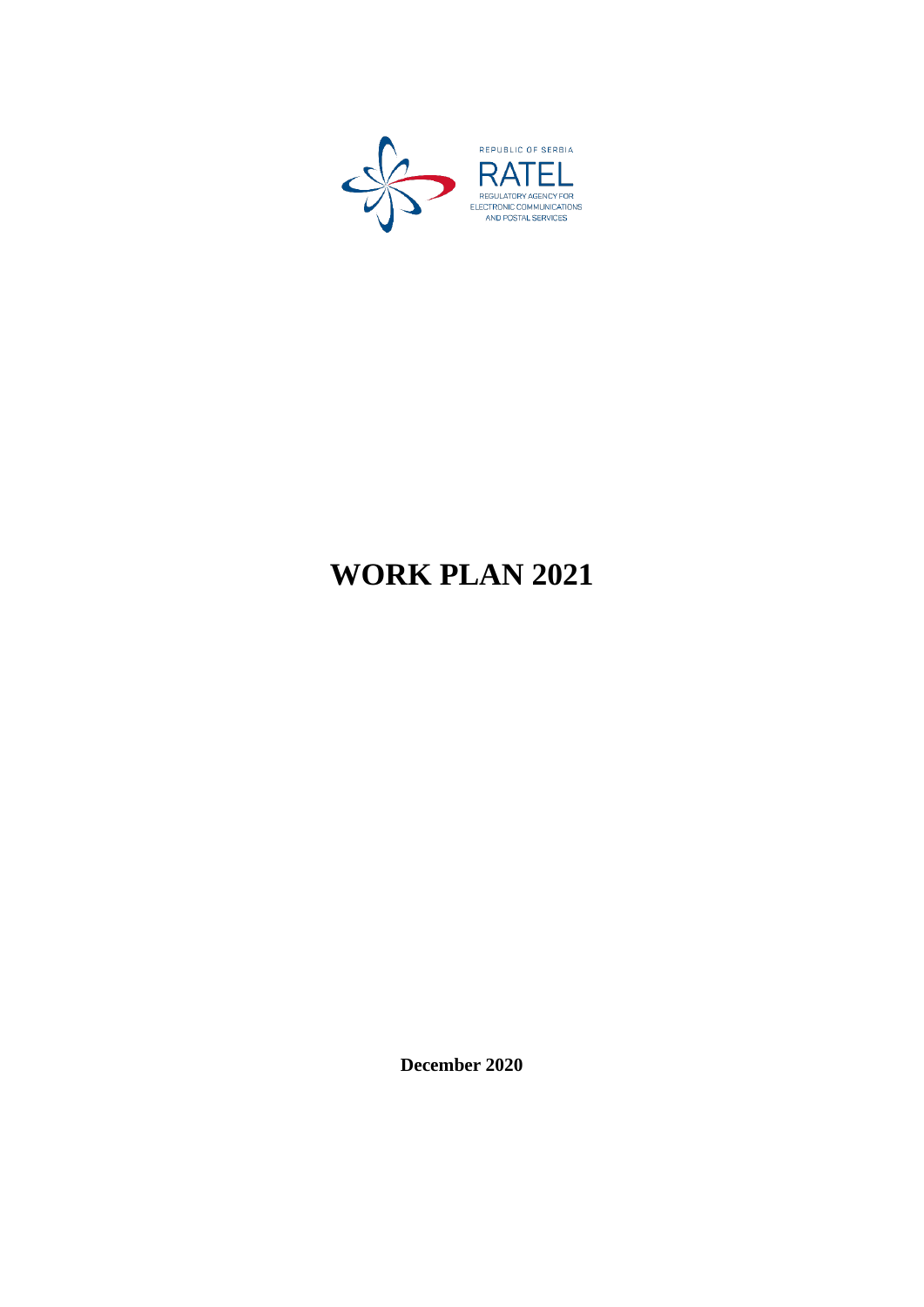## **I. INTRODUCTION**

The Regulatory Agency for Electronic Communications and Postal Services (hereinafter: the Agency) was founded pursuant to the Law on Electronic Communications ("Official Gazette of RS", Nos. 44/10, 60/13-CC Decision and 62/14 and 95/18 - other law, hereinafter: the Law) as an independent regulatory body, endowed with quality of legal person, performing public authorities for the purpose of implementing established policies in the field of electronic communications, fostering competition in the domain of electronic networks and services, improving their capacities and quality, contributing to the development of electronic communications market and protecting the interest of electronic communications' users, in accordance with the provisions of this Law and bylaws based thereon, and performing regulatory and other activities pursuant to a separate law regulating the domain of postal services.

The Managing Board of the Agency, pursuant to Article 11, paragraph 1, item 1 of the Law, adopts annual work plan of the Agency, which is harmonized with strategic acts and action plans in the domain of electronic communications and postal services, at the latest until December 15 of the current year, for each following year.

Based on the objectives of the Strategy for the development of electronic communications in the Republic of Serbia from 2010 to 2020 ("Official Gazette of RS" No. 68/10, hereinafter: the Strategy), the Agency prepared its Work Plan 2020, with includes activities related to the development of an independent and consequent regulatory practice, for the purpose of supporting further electronic communications market development, fostering the competition, deploying new technologies and protecting end users.

Since new laws regulating the domains of electronic communications and postal services were adopted in 2019, and a new law on electronic communications is expected to be adopted, RATEL's principal activities will be focused on the implementation of new legal solutions, i.e. on drafting the relevant bylaws. The adoption of new laws will lead to a greater level of harmonization of the national regulations with the current EU regulatory framework. RATEL will also closely follow the adoption of the European Electronic Communications Code (EECC), along with its proposed solutions, so as to keep up with modern trends in the electronic communications market regulation.

In accordance with its competencies and current trends in the development in the fields of telecommunications, postal services and information security, but also having in mind the needs of operators and end users, **RATEL has defined eight strategic priorities for 2021**: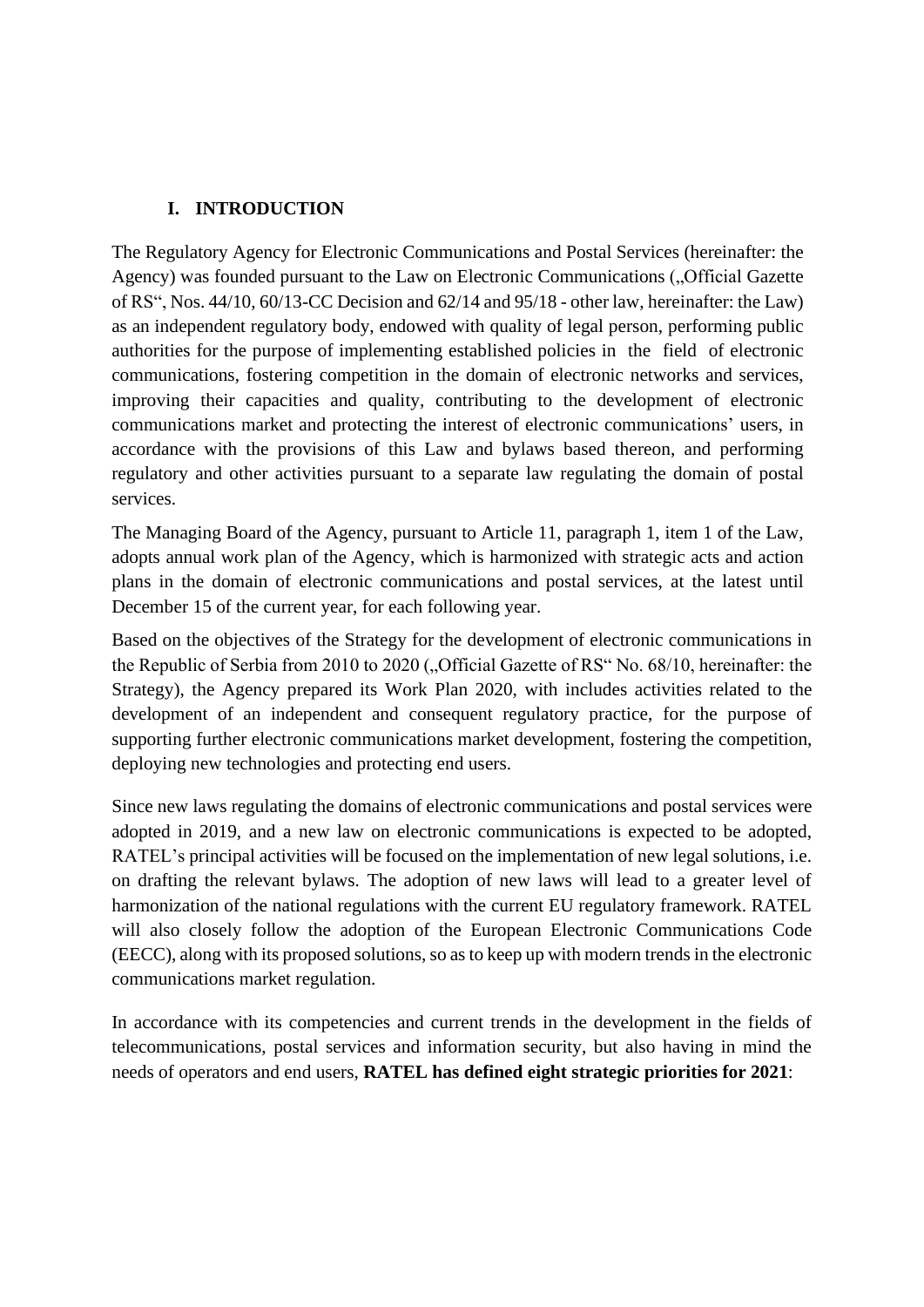## **II. STRATEGIC PRIORITIES IN 2021**

# **1. ENHANCEMENT OF ELECTRONIC COMMUNICATIONS REGULATORY FRAMEWORK**

It is expected that the Agency will be invited to actively participate in the procedure of adopting the new law by the proposer of the law. Also, it is presumed that the National Assembly will adopt the new Law on Electronic Communications in 2021. After that, the Agency shall be obliged to undertake a set of regulatory activities related to adoption of new bylaws pursuant to the law and to implement new legislative solutions. A detailed plan of acivities regarding the adoption of necessary bylaws, in accordance with prescribed deadlines, can only be prepared after the adoption of the law. In transitional and final provisions of the currently available version of this act, which is still in the form of proposal, the set deadline for the adoption of bylaws shall be one year following the day of entry into force of the Law on Electronic Communications.

**Activity 1 Implementation of the new Law on Electronic Communications by drafting new bylaws and harmonizing the acts with the EU electronic communications regulatory framework, and/or by amending the bylaws adopted pursuant to the law regulating the electronic communications, if necessary, and by drafting a bylaw pursuant to the Agreement on the price reduction of the roaming services in public mobile communication networks in the Western Balkans region.**

The drafting of bylaws and harmonization thereof of will last throughout the year, in accordance with the provisions of the new law, and if the new law is not passed the bylaws will be amended as necessary and the relevant bylaw drafted pursuant to the Agreement on the price reduction of the roaming services in public mobile communication networks in the Western Balkans region. The preparation and adoption of the bylaws are planned to be carried out in several phases. Before being forwarded for enactment, each draft shall be subject to the process of public consultations.

Phase 1 - Rulebook regulating fees for provision of service within the competence of the Agency, Rulebook on number portability for services provided via public mobile communications networks, Rulebook on obligations of value-added services provider and Rulebook on general terms and conditions for performing electronic communication activities under general authorization regime.

Phase 2 - Numbering Plan, Rulebook on application form for the issuance of license for the use of numbering, Rulebook on quality parameters for publicly available electronic communication services and monitoring of electronic communication activity, Rulebook on the manner of collection and publication of the data on the type, availability and geographic location of the electronic communications network's capacities, Rulebook on the terms and conditions for access to and usage of the data from a public directory and Proposal of the Rulebook on universal service.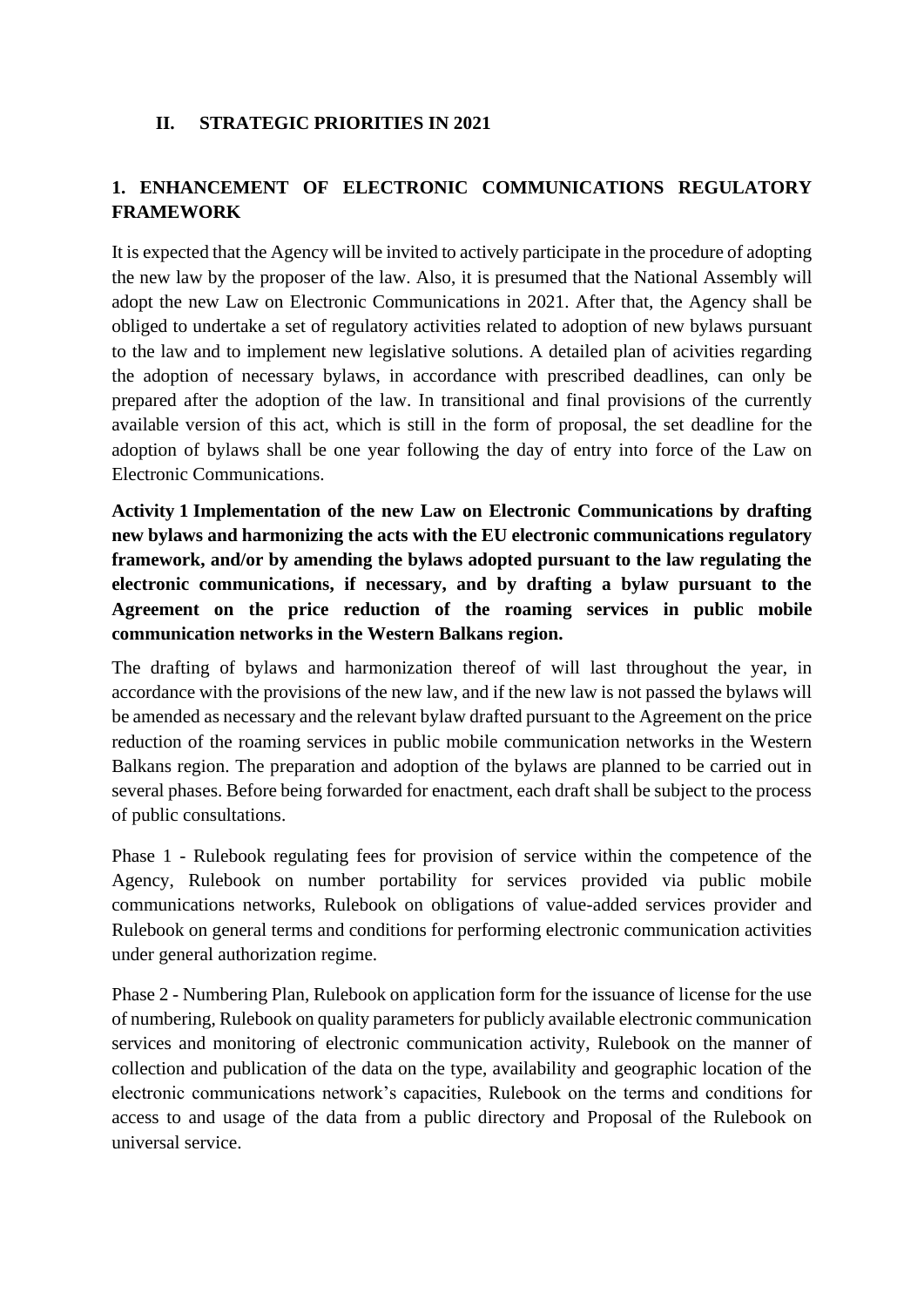Phase 3 - Rulebook on number portability on public telephone networks at a fixed location, Rulebook on manner and conditions for assignment and usage of numbers from numeric range starting with number 116, Rulebook on content and manner of notification of international interconnection agreements and Rulebook on the manner of RF spectrum usage monitoring, technical inspection and protection from harmful interference.

Phase 4 –Rulebook on the manner of substantiating additional costs and eligibility criteria for the right to cost recovery for additional costs related to universal service provision and Rulebook on the level of detail and manner of publishing the information on universal service provision offered by operators.

Phase 5 - Rulebook on the manner of radio frequency usage under general authorization regime.

Phase 6 –Rulebook on the manner of amateur radio station usage (adopted in 2018 and submitted to the line ministry in order to obtain the opinion on compliance with the Constitution and laws).

Phase 7 –Amendments to any other rulebooks and/or alignment with the new law regulating electronic communications, adoption of new bylaws following the entry into force of the new law and drafting proposals of the bylaws adopted by the line ministry on the Agency's proposal:

- Rulebook on the manner of radio stations usage on national and foreign aircrafts, locomotives, ships and other vessels;
- Proposal of technical provisions regulating the market placement and/or usage of radio equipment;
- Rulebook on application forms for the issuance of individual license for the use of radio- frequencies;
- Verification of the status for T-DAB Allotment Plan, which had been submitted to the line ministry in 2017 but has not yet been adopted.

Phase 8 - With the aim of harmonizing the acts with the EU regulatory framework in the area of analysis of markets susceptible to ex-ante regulation, independently of the adoption of the new law regulating electronic communications, the Rulebook amending the Rulebook on the application of the cost-accounting principle, separate accounts and reporting by an operator with significant market power in the electronic communications sector, regulating the application of the long-run incremental cost (LRIC) model, is planned to be passed. Also, independently of the adoption of the new law regulating electronic communications, a bylaw laying down detailed rules on the application of fair use policy and on the methodology for assessing the sustainability of the abolition of retail roaming surcharges and on the application to be submitted by a roaming provider for the purposes of that assessment is planned to be adopted. The competency of the Agency to pass the latter bylaw needs to stem from the Law on Electronic Communications and, therefore, the Agency submitted a motion to the line ministry for the amendment of the Law on Electronic Communications.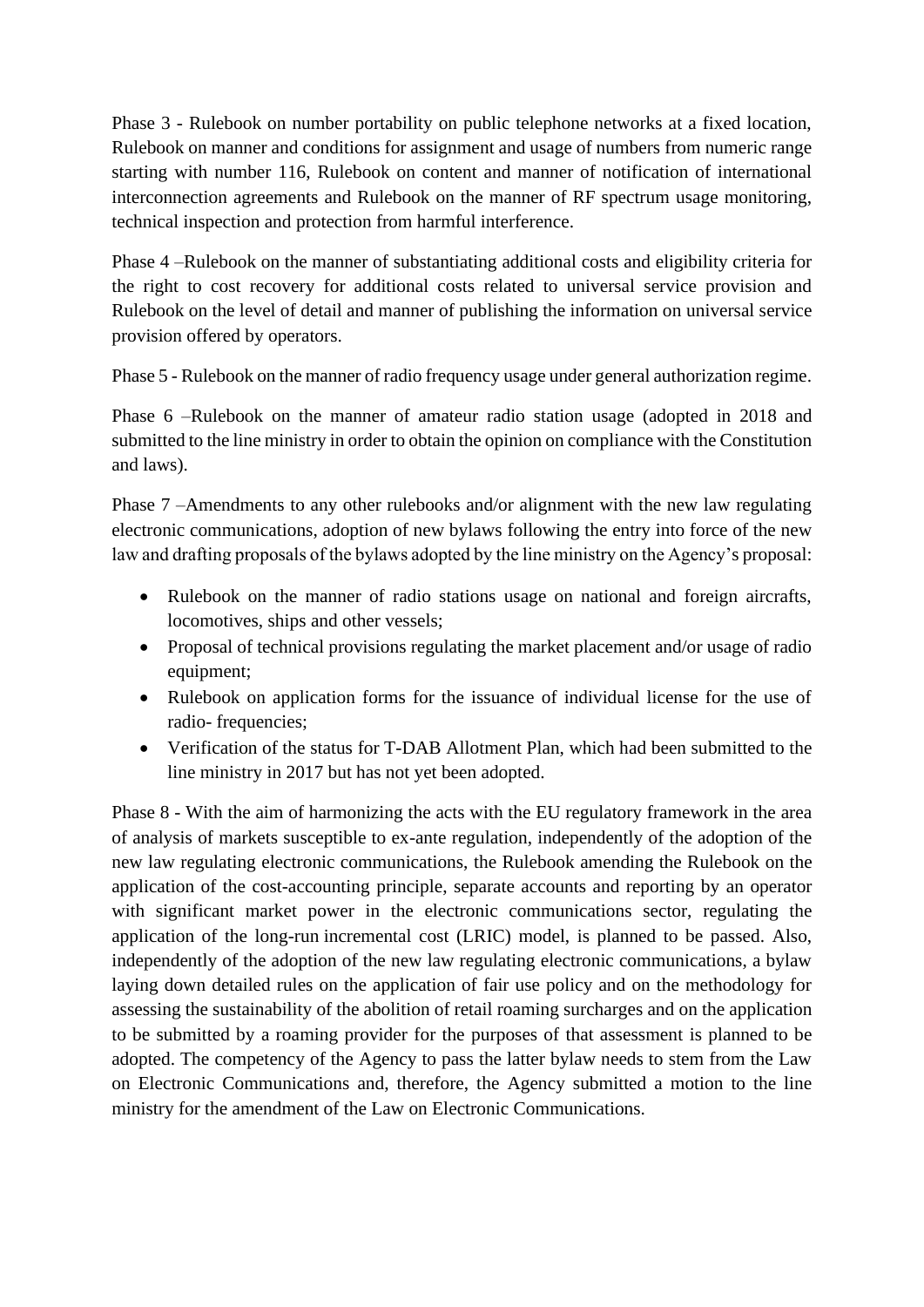# **Activity 2 Preparing Draft RF Allocation Plan based on the Final Acts of the World Radiocommunications Conference (WRC-19)**

Amendments to the RF Allocation Plan are planned to be prepared based on the results of the World Radiocommunications Conference (WRC-19) held in 2019 and also based on the updated European Allocation Table (ECA).

One of the main results of the conference are the new bands identified for IMT. Prior to WRC-19 there was 1.9 GHz allocated to IMT and after WRC-19 the total of 17.25 GHz were allocated to IMT. IMT primary allocation in bands 37-43.5 and 66–71 GHz needs to be implemented in the Allocation Plan, taking into account the amendments to the existing notes and introduction of the new ones.

# **Activity 3 Preparing the initiative for the amendments to the Law on Fees for the Usage of Public Goods**

The amendment concerns Appendix 16 of the Law on Fees for the Usage of Public Goods (Official Gazette of RS, nos. 95/2018 and 49/2019), in particular the manner of setting the fees for radio frequency usage. With the adoption of the new Allocation Plan the way some of the radio frequencies are used has been changed, in particular, new radiocommunication systems have been introduced in some frequency bands and, consequently, the manner of setting the fees for radio frequency usage needs to be updated.

# **Activity 4 Introducing expert supervision of the work of electronic communications operators and supervision of radio equipment**

In order to enhance the conditions for promoting competition and market liberalization, the Agency constantly monitors the work of electronic communications operators in terms of the results achieved, innovations made in electronic communications area, availability and introduction of new technologies and complaints of end users and, accordingly, prepares reports for the annual market overview, analyses the work of each operator and points to the identified shortcomings in the meetings with the operators or in cooperation with inspection services of the ministries in charge.

The new Law on electronic Communications should enable the introduction of a new authority of the Agency, following the model of the authority vested in it by the Law on Postal Services, which would involve performing expert supervision of the work of electronic communications operators and supervision of the radio equipment. Additional powers would largely contribute to a more efficient work of the Agency in establishing better conditions in the electronic communications and services market, thereby achieving a more active role of the Agency in the implementation of the regulatory framework. This would also enable a better control over the equipment placed on the market and the usage of radio equipment and enable the Agency to provide expert and technical assistance. Finally, this would contribute to a more efficient prevention and removal of harmful interference.

Accordingly, the initiative needs to be put forward with the line ministry to award to the Agency, under the new Law on Electronic Communications and other laws defining the area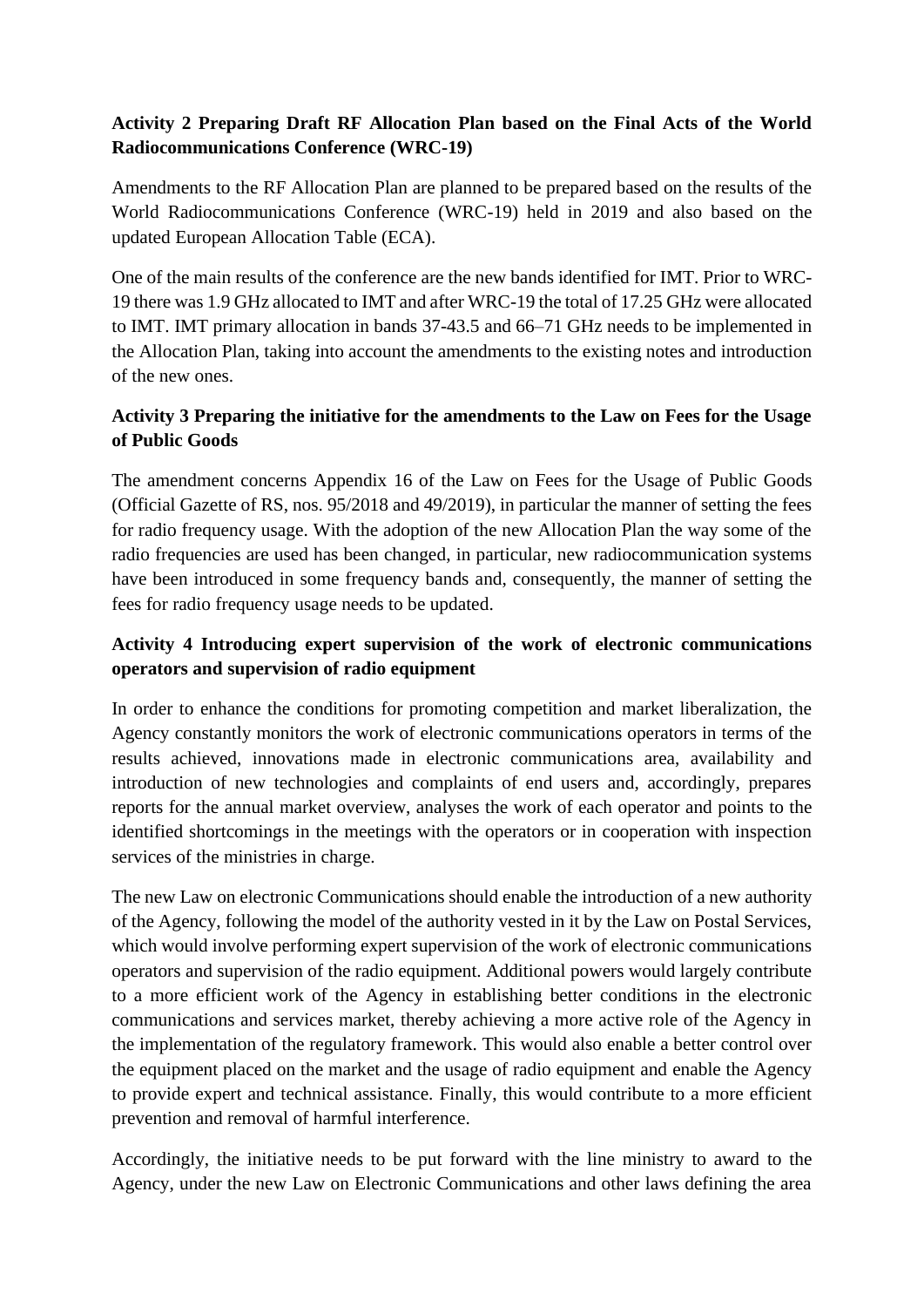of expert supervision, the powers pertaining to the expert supervision of the work of electronic communications operators and supervision of the radio equipment. Once the proposal is adopted and the new Law on Electronic Communications passed, necessary bylaws would be prepared and the work of employees who would perform expert supervision of the work of electronic communications operators and the supervision of radio equipment would be organized.

# **2. IMPLEMENTATION OF THE POSTAL SERVICES REGULATORY FRAMEWORK**

The Law on Postal Services was adopted on October 30, 2019, published in the "Official Gazette of RS" No. 77/19 and entered into force on November 8, 2019. Pursuant to the provisions of Article 106 of this law, the Agency shall adopt bylaws based on the competences prescribed by this law, within one year from the day of its entry into force. During 2020 the Agency has passed all bylaws within its authority under the Law on Postal Services, with the exception of the bylaw regulating in detail the manner of public postal operator's net cost calculation which has not been adopted for the reason that the provisions regulating the fee for unfair financial burden shall be applied as of the day the Republic of Serbia joins the European Union.

# **Activity 1 – Monitoring the application of the Rulebook on the manner of accounting separation application and reliability review of public postal operator's regulatory reports ("Official Gazette of RS" No. 126/20)**

The Law on Postal Services stipulates that the Agency shall pass the Rulebook on the manner of accounting separation application and reliability review of public postal operator's regulatory reports. the Rulebook entered into force in October 2020 ("Official Gazette of RS" No. 126/20).

The Agency shall monitor the application of the Rulebook on the manner of accounting separation application and reliability review of public postal operator's regulatory reports, stipulating that the public postal operator shall implement in 2021 the set manner of accounting separation. The implementation process is envisaged to take place during 2021 in close cooperation between the Agency and the public postal operator. For this purpose, a consultant with experience in cost-based model implementation in postal traffic is planned to be hired to, in order to implement the process of Rulebook implementation as efficiently as possible.

In addition, the Agency is required to annually publish a report on the compliance of the manner of accounting separation, i.e. the regulatory compliance report for the public postal operator.

# **Activity 2 - Introduction of expert supervision of the work of postal operators**

In order to enhance the conditions for promoting competition and market liberalization, the Agency constantly monitors the work of postal operators in terms of the results achieved, complaints of end users, innovations made in postal services and, accordingly, prepares reports for the annual market overview, analyses the work of each operator and points to the identified shortcomings in the meetings with the operators or in cooperation with inspection services of the ministries in charge.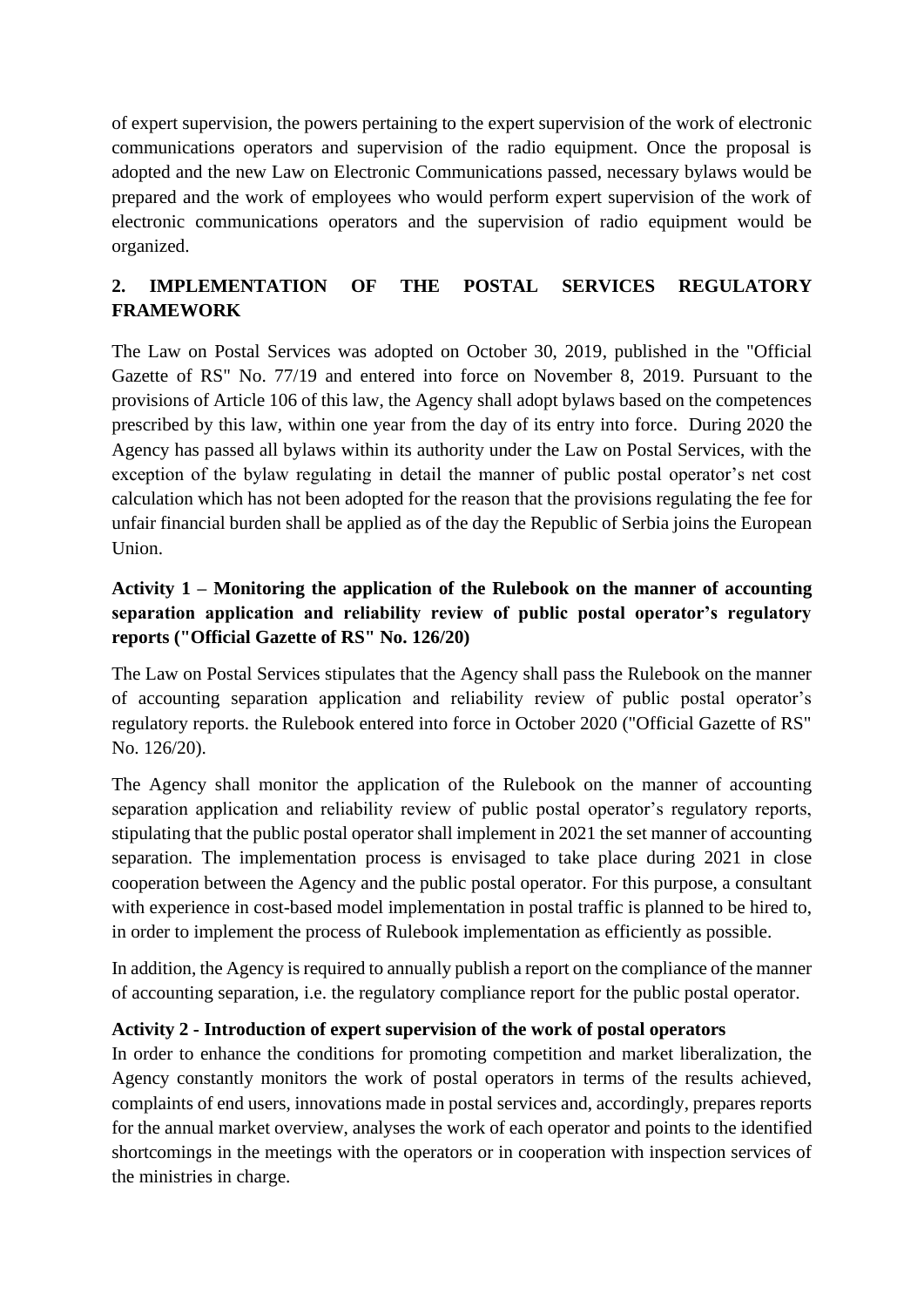The new law awarded a new competence to the Agency, involving expert supervision of the work of postal operators. This competence will contribute significantly to the efficiency of the Agency's work in establishing better market conditions for postal services. Accordingly, necessary bylaws need to be prepared and the work of the employees performing the expert supervision duly organised.

Based on the Rulebook adopted by the line ministry, the Agency shall prepare instructions, plans and description of technological phases which will be subject of expert supervision. Also, the Agency prepared a rulebook stipulating the form of the identification cards of the person authorised to perform expert supervision of the work of postal operators (Rulebook on the form and the manner of issuance of the identification cards of the person authorised to perform expert supervision of the work of postal operators).

# **Activity 3 – e-Desk project implementation**

The new Law on archives and archival services (Official Gazette of RS no. 6/20 of 24 January 2020) was adopted, derogating Law on archives of the Federal Republic Yugoslavia (Official Journal nos. 12/98 and 13/98-corr.). Also, the Decree on office management for state administration authorities (Official Gazette of RS, no. 21/20, of March 6, 2020) was passed (applied as of April 1, 2021.) Government Work Group is harmonising the text of the Decree on office management, stipulating electronic communication between the public administration authorities via  $eDSM$  (desk  $+$  DSM  $+$  archive) and acts generated in electronic form.

Harmonization is, therefore, planned with the Government Work Group decision on the future office management of the Agency's desk via eDSM (desk + DSM + archive) and on acts to be generated in electronic form.

# **3. 5G ROADMAP**

One of the priorities set out by the European Union is a coordinated application of 5G in all member states by 2020. In this regard, it is in the interest of Serbia not to be left behind, but to take a timely and active part in this process. This is why one of the priorities of the Agency is to see to all preparatory activities, so as to create conditions for 5G RF spectrum auction in 2021.

# **Activity 1 Elaboration of radiofrequency allotment plans for 5G**

Radio frequency allotment plans are proposed by the Agency and passed by the line ministry. The Proposal of the Rulebook stipulating RF Allotment Plan in the radio frequency band 695- 790 MHz is expected to be adopted by the line ministry in 2021, thereby creating conditions for using this spectrum band for 5G mobile telephony.

# **Activity 2 Public Bidding Procedure**

In accordance with the *Study on the optimal RF spectrum auction model for the existing and future 5G technology* carried out in 2019, the choice of consultants for the auction procedure will be made according to the model suggested. The consultant shall prepare all necessary procedures linked to the public bidding process, define the public bidding rules based on the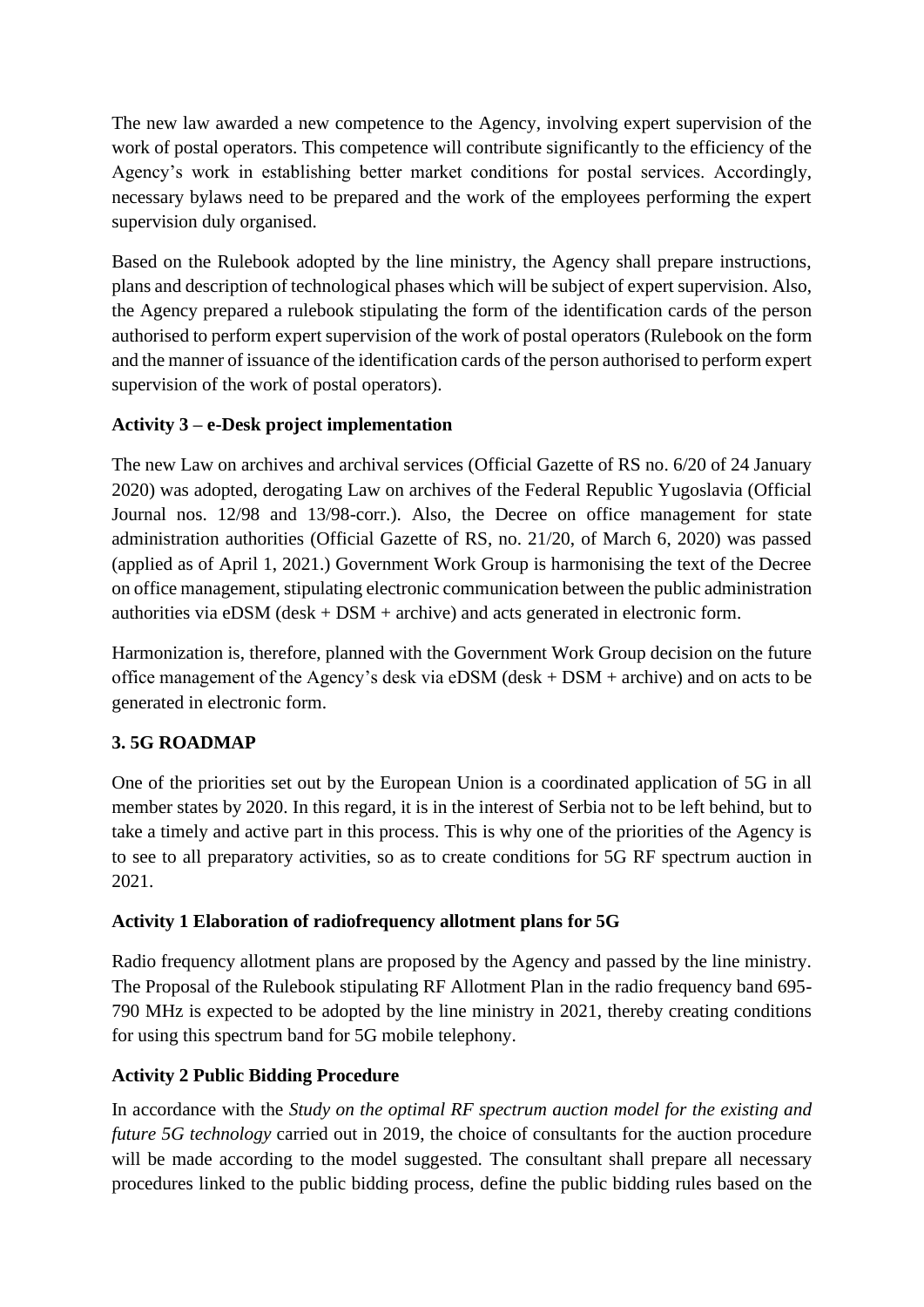type of public bidding, develop a software if the auction is to be carried out electronically, adapt the electronic auction software to our specific features and rules that are to be prescribed. The consultant shall also conduct all necessary training for the use of all needed software by the qualified bidders (operators) and for the employees of the Agency, providing the support during the public bidding procedure and support after the decision on the best bids and bidders, should the matter be brought before court.

# **Activity 3 Planning the migration of fixed links from frequency band 26 GHz identified as pioneer high-frequency band for 5G deployment**

Occupancy analysis needs to be performed for frequency band 26 GHz used for fixed links (mobile operators). The result of the analysis will be a proposal of frequency bands to be used instead of frequency band 26 GHz and a timeline for migration. The activity will be carried out in cooperation with the current users of the band – the mobile operators.

# **4. PROTECTION OF ELECTRONIC COMMUNICATIONS AND POSTAL SERVICES USERS**

One of the postulates upon which market regulation rests is the provision of a high-level protection of consumers' interests in their relations with operators. This is particularly reflected in making available clear and complete information on price, access and usage to customers, as well as in the efficient handling of complaints related to the work of operators. Constant effort in improving the availability, accessibility and quality of public communications networks and services for all users continues to be a priority of the Agency in 2021.

#### **Activity 1 More efficient dispute resolution**

In the application of the Law on Electronic Communications, it was noted that most complaints made to the work of operators are related to the received bill for provided services. The Agency carries out the procedure of mediation in peaceful dispute resolution between subscribers/users and electronic communications operators regarding the bill and/or quality of services, pursuant to Article 113 of the current Law on Electronic Communications. It is assumed that the new law regulating electronic communications will authorize the Agency to resolve disputes between operators and subscribers in an out-of-court procedure, by means of a decision "on the merits", in the best interest of both parties. This solution is already applied in the region and it has been applied in the EU countries for years. In addition, the Agency analyses the General Terms and Conditions of electronic communications operators, for the purpose of giving orders, recommendations and suggestions on how to make changes and amendments to these Terms and Conditions and to harmonize them with regulations governing the domain of electronic communications and consumer protection and with other acts, all with the aim of providing a more efficient protection of electronic communications users. In this sense, the Agency cooperates with many bodies and organizations, such as the line ministry, inspection services of the line ministry or of the authorities of the autonomous province in charge of inspection, the Regulatory Authority for Electronic Media and other relevant bodies.

In 2021, the Agency will continue to monitor the application of the regulations governing the area of electronic communications users' protection. The Guidelines for telecommunication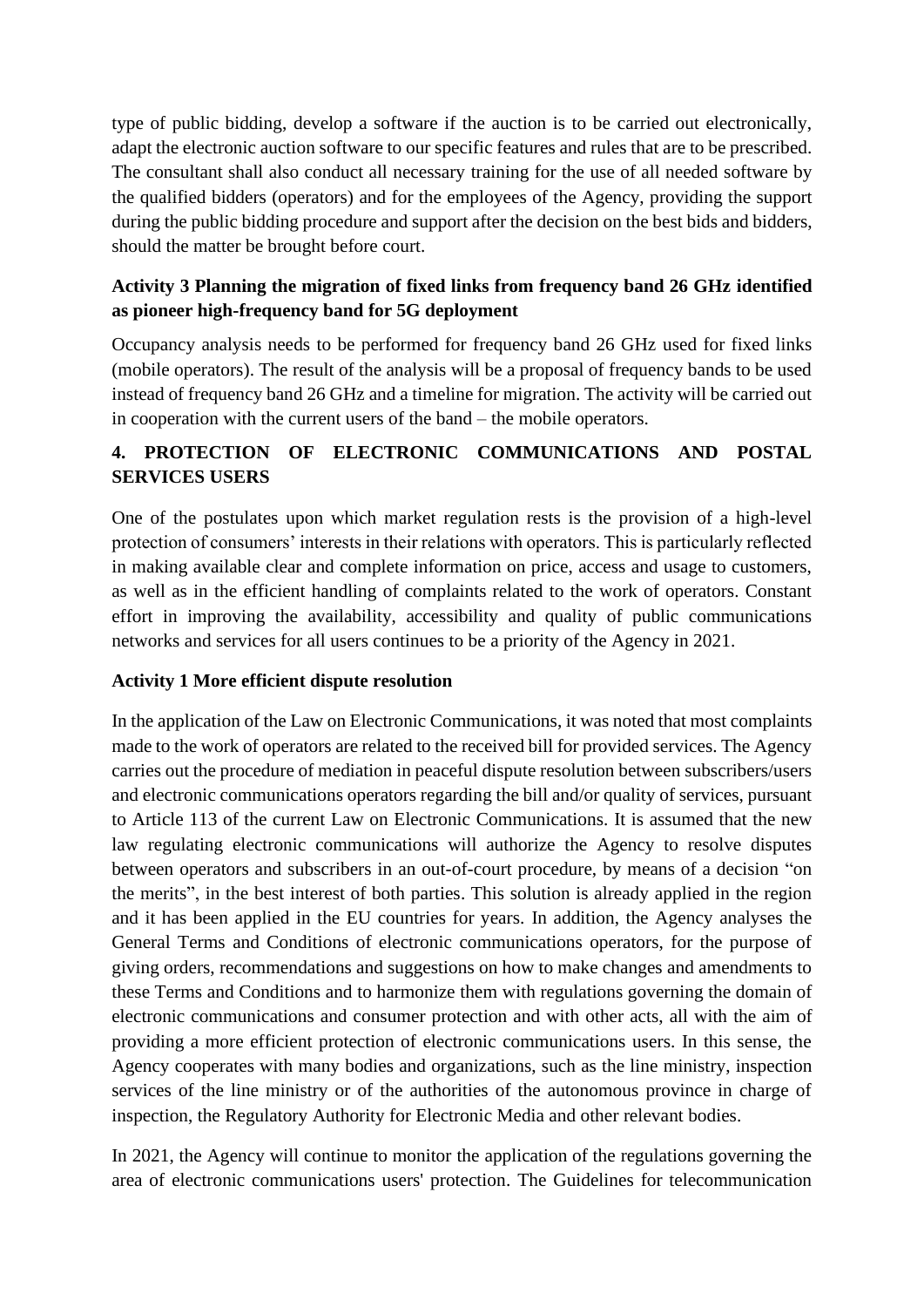service users' protection – Information and education of electronic communications users/ subscribers available on the Agency website provide assistance and education by means of advice, instructions and guidance in order to minimize potential complaints.

## **Activity 2 Development universal service**

Adoption of the new Law on Electronic Communications will bring about the requirement to draft bylaws regulating in detail the manner of calculating and substantiating additional costs related to universal service provision, procuring the funds for cost recovery and eligibility criteria for the right to cost recovery for additional costs, conditions for providing equal opportunities for universal service usage and access and the level of detail and manner of publishing information on universal service offer, which needs to be made publicly available by operators.

The Agency will launch a public call to operators interested in providing universal service under the prescribed conditions.

The Agency shall carry out the analysis of universal service provision in terms of volume, geographic coverage and the quality of service provision and shall determine and control the level of detail and the manner of publishing information on universal service offered, which needs to be made publicly available by operators.

## **Activity 3 Monitoring of regulated roaming charges**

The Agency will continue to monitor regulated roaming charges and the application of the Agreement on the price reduction of the roaming services in public mobile communication networks in the Western Balkans region, establishing a new roaming rule, the so-called *roam like at home* principle, which eliminates roaming charges for end users.

# **Activity 4 Taking actions necessary to create conditions for reduction of roaming charges between Western Balkans region and the European Union**

In line with the Western Balkans Region Declaration on Common Regional Market signed on 10 November 2020 during the Summit held Sofia, as part of further arrangements made between the representatives of the European Union and the Western Balkans region, the Agency will take necessary action to create conditions for reduction of roaming charges between Western Balkans region and the European Union.

#### **Activity 5 EM field level measurement in urban areas**

In accordance with Feasibility study on the sensor system roll out of for continuous EM field level measurement, a network of 100 measurement stations is planned to be rolled out in urban areas in the Republic of Serbia.

RATEL EMF project will continue in 2021, spreading further its network of sensors for continuous measurement of electromagnetic field levels. In 2020, the delivery of 32 new sensors was arranged and another 15 sensors are planned to be procured in 2021, whereby there will be a total of 89 sensors integrated in the network. The Agency continues to search for new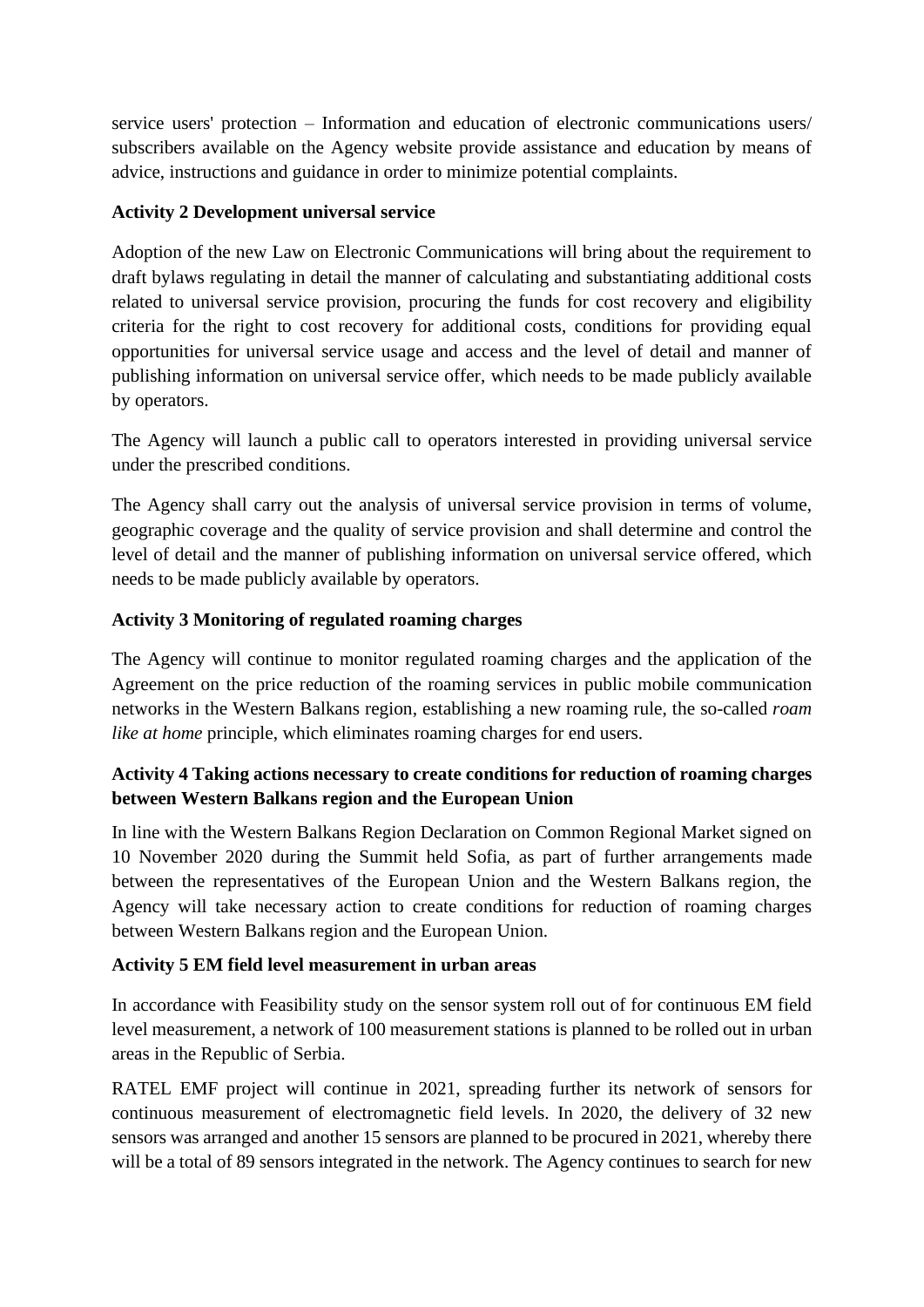locations of interest for mounting sensors for continuous measurement of electromagnetic fields. Integration of sensors of other interested parties into our network is also planned.

## **5. ENHANCED EFFICIENCY OF RF SPECTRUM MANAGEMENT**

The law defined management of RF spectrum, as scarce resource, to be based on the principles of rationality, economy, transparency and non-discrimination. Pursuant to regulations, the Agency participates in RF spectrum usage planning, in line with the relevant international agreements and recommendations and the interest of citizens, business, national security and defence; assigns frequencies based on Allocation Plan and allotment plans; coordinates RF usage and monitors RF spectrum, detects harmful interference and takes measures to eliminate them.

## **Activity 1 Participation in the international working group for re-planning and coordination of radio frequencies for terrestrial digital radio Т-DAB**

The beginning of work of the working group for planning and coordination of radio frequencies in the band 174-230 MHz planned for 2020 was postponed for 2021 due to COVID-19 pandemic. The international working group will gather more than 10 administrations from Central and Eastern Europe including some of the neighbouring administrations.

# **Activity 2 Expanding the network of remotely controlled monitoring stations in the RF spectrum monitoring system**

Activities related to the construction of the system of fixed remotely controlled monitoring and measurement stations, which should enable a continuous radio frequency spectrum monitoring on the whole territory of the Republic of Serbia, will continue in 2021.

During 2020, five fixed remotely controlled monitoring and measurement stations were put in operation, so that RF spectrum monitoring systems includes two monitoring centres and sixteen remotely controlled monitoring stations. Another five fixed remotely controlled monitoring and measurement stations are currently in different phases of infrastructural works. The dynamics of installation and putting into operation of the stations will follow the dynamics of construction work completion. In 2021 one station is planned to be built, equipped and put in operation, in the area within responsibility of RF Monitoring Centre Nis. In this way, RF spectrum monitoring systems will have 2 monitoring centres and 21 remotely controlled monitoring and measurement stations, by the end of 2021. During 2021, three compact remotely controlled measurement stations in the area of Novi Sad are planned to be constructed. The stations will have the functionality of TDOA geolocation of RF signal source and will be integrated in the existing monitoring system of the RF Monitoring Centre Belgrade.

#### **Activity 3 Supplying measurement equipment and vehicles**

Procurement of filed monitoring and measurement vehicle for the area within responsibility of the RF Monitoring Centre Belgrade is planned for 2021, along with the accompanying equipment and portable measurement equipment. The procurement of spare components for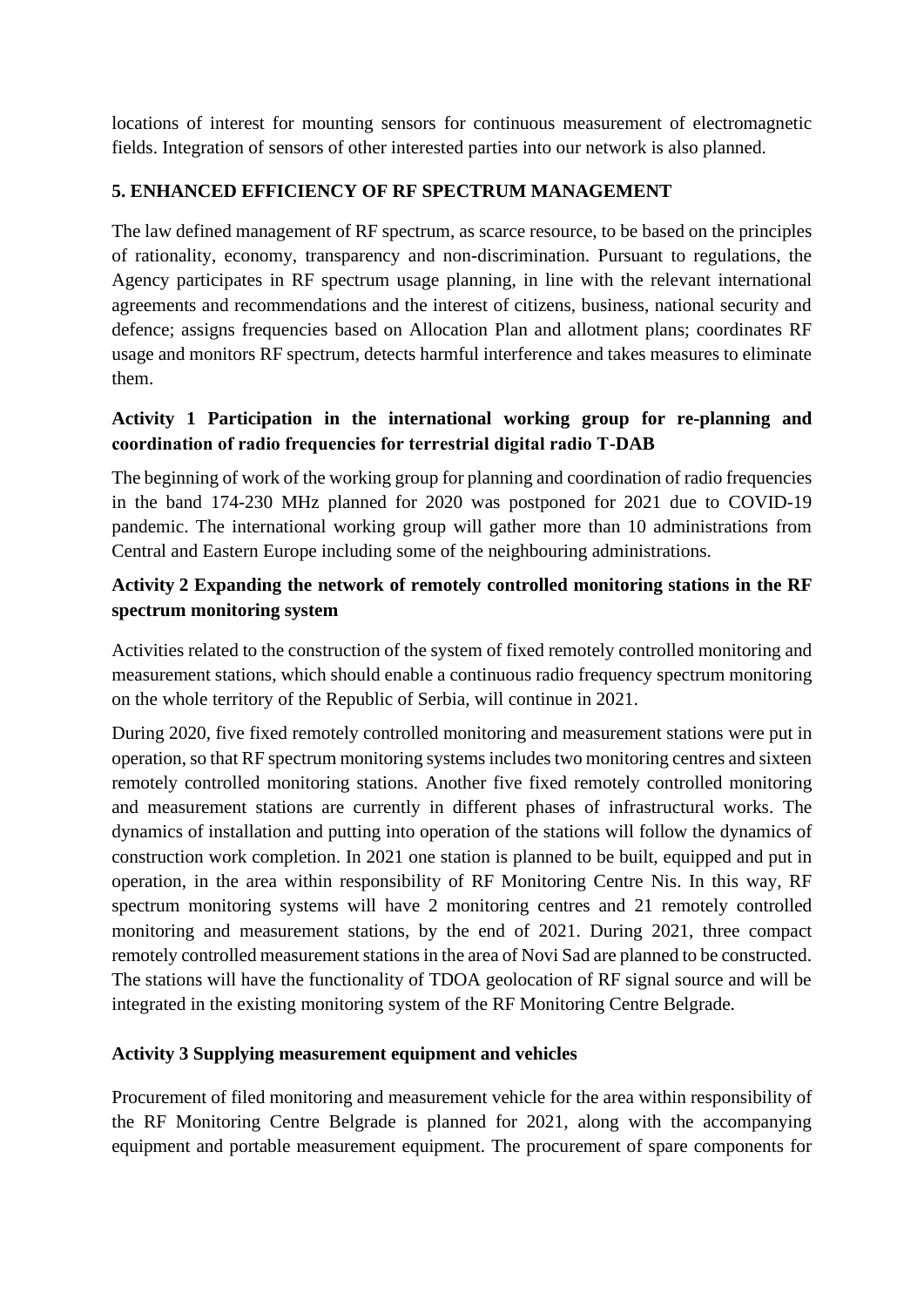the equipment used by the remotely controlled monitoring stations, in order to ensure redundancy and reliability of the vital parts of the system.

# **Activity 4 Automatization of the measurement procedures by implementing radio frequency spectrum occupancy portal**

RF spectrum monitoring station network roll out enables RF spectrum monitoring over wider territory of the Republic of Serbia, imposing as a next step and priority for the Monitoring Division the process of automatization of measurement procedures. This is a long term process which would involve a continuous process of routine measurements ensuring an efficient analysis of measurement results.

The aim of the project is to make available on the portal the results of automatized measurement procedures in frequency sub-bands allocated to commercial use.

# **Activity 5 International coordination of radio frequencies**

Activities related to data collection, calculations, correspondence and meetings with administrations and technical agreements on coordination are carried out continuously. International coordination of radio frequencies is based on the existing agreements on frequency bands used for fixed, mobile, broadcast and satellite service.

In 2021 the process of satellite network coordination with the affected administrations will continue, upon receiving the response from ITU to request for assignment of orbital position for satellite network to be recorded in AP30B Plan.

The process of satellite network coordination with the affected administrations will continue in line with the request for change to be made to orbital position for satellite network of the Republic of Serbia to be recorded in AP30/30A Plan. The coordination is made for parameters of orbital position and technical characteristics of the planned satellite network of the Republic of Serbia, on the proposal of the Agency that was given a positive answer by the ITU.

During the next year, contribution is planned to be made to WP4А ITU to amend the coordinating and recording procedure pertaining to satellite network plan, proposed by the Agency, on behalf of the Republic of Serbia as the initiator of the activity, in cooperation with other interested administrations.

# **6. ENHANCEMENT OF COMPETITION ON THE ELECTRONIC COMMUNICATIONS AND POSTAL MARKET**

One of the primary activities of the Agency, pursuant to the law is to enhance competition on electronic communications market. The main mechanism available to every regulator is market analysis and the Agency will continue with its activities in this area. Also, mobile network quality parameters benchmarking campaigns will be continued and guidelines for telecom infrastructure sharing will be prepared.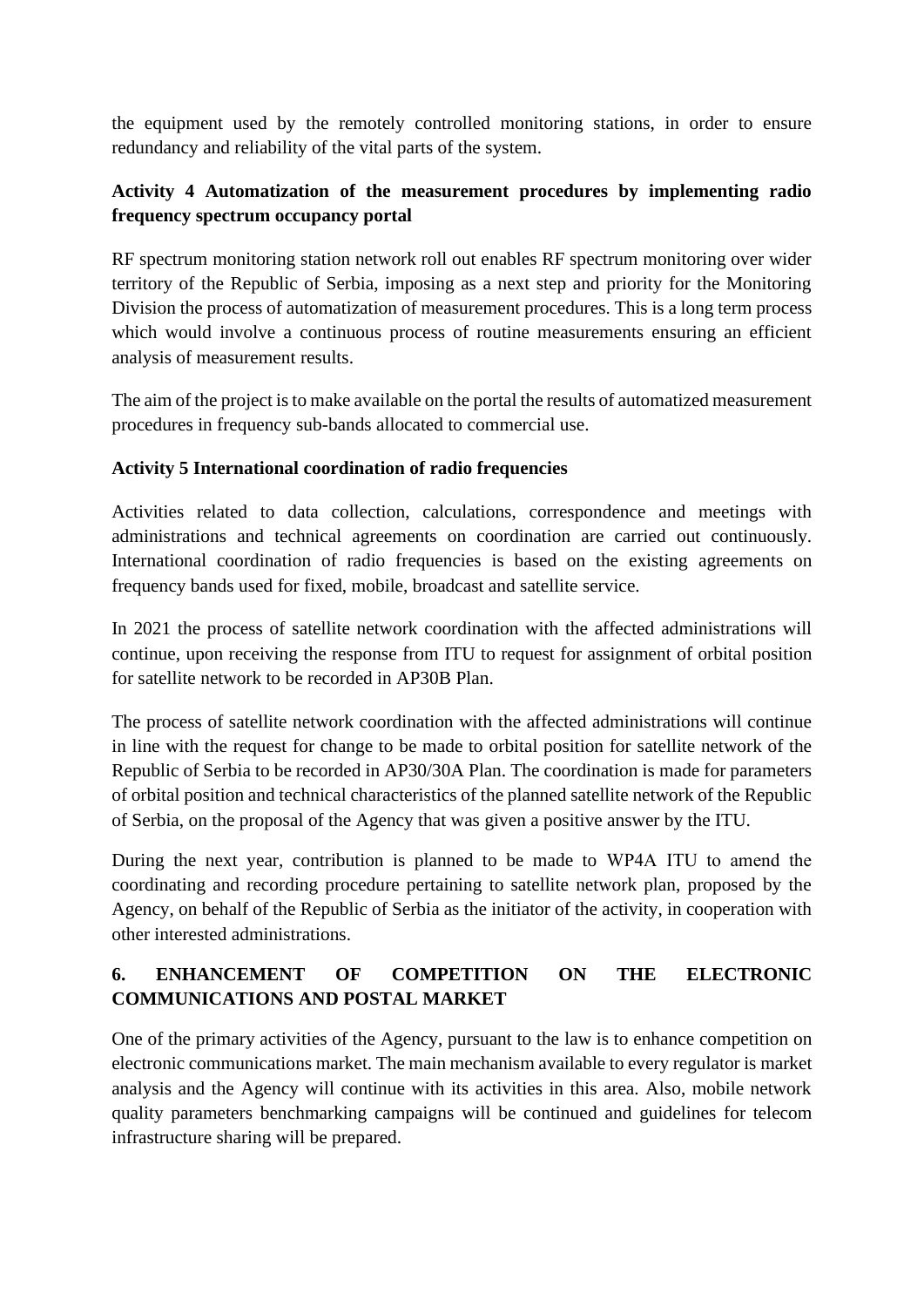# **Activity 1 New circle of relevant market analysis for M1, M2 and M3a and preparatory activities related to a new cycle of analysis for relevant market M3b**

The Agency will carry out a new circle of analysis of three relevant markets: wholesale call termination on individual public telephone networks provided at a fixed location (M1), wholesale voice call termination on individual mobile networks (M2) and wholesale local access provided at a fixed location (M3a), which will include the analysis of data provided by operators for 2017, 2018 and 2019. Upon adopting the relevant reports on analysis for each market, the Agency will pass the decisions on designating the operator(s) with significant market power and determine their regulatory obligations.

Upon receiving all relevant data for 2020, at the end of 2021 the Agency will begin the activities related to a new cycle of wholesale central access provided at a fixed location for mass-market products (M3b), which will include data for 2018, 2019 and 2020, expected to be completed in 2022 when the report on the relevant market analysis is expected to be adopted.

# **Activity 2 Implementation of Long Run Incremental Cost (LRIC) model**

The adoption of the Rulebook amending the Rulebook on the application of the cost-accounting principle, separate accounts and reporting by an operator with significant market power in the electronic communications sector will enable the application of the new cost-accounting model based on bottom–up Long Run Incremental Costs (LRIC).

## **Activity 3 Price control of regulated services and bundled services**

During 2017, the methodology for identifying margin squeeze in bundled service pricing has been completed. The majority of EU countries and countries in the region have a developed methodology for identification of margin squeeze prices which is consequently implemented on bundled service prices. Since the share of retail bundled services offered by operators is increasing, the control of bundled service prices represents a continuous task for the Agency in future.

The Agency will continue to monitor the prices of regulated services, including the regulated roaming prices, along with the activities leading to conditions necessary for reduction in roaming prices between the Western Balkans region and the European Union.

# **Activity 4 Mobile network quality parameters benchmarking**

In 2021, a new campaign of mobile network quality parameters benchmarking and analysis is planned to be conducted on the mobile operator networks in the territory of the Republic of Serbia. While the measurement campaign will be carried out by an outsourced firm, it will be coordinated, monitored and verified, results-wise, by the Agency. Processed measurement results will be available at the updated existing portal<http://benchmark.ratel.rs/en>.

Upgrade of the interactive portal for mobile network quality benchmarking in the Republic of Serbia with 2021 benchmarking results and the development of new portal functions are planned for 2021.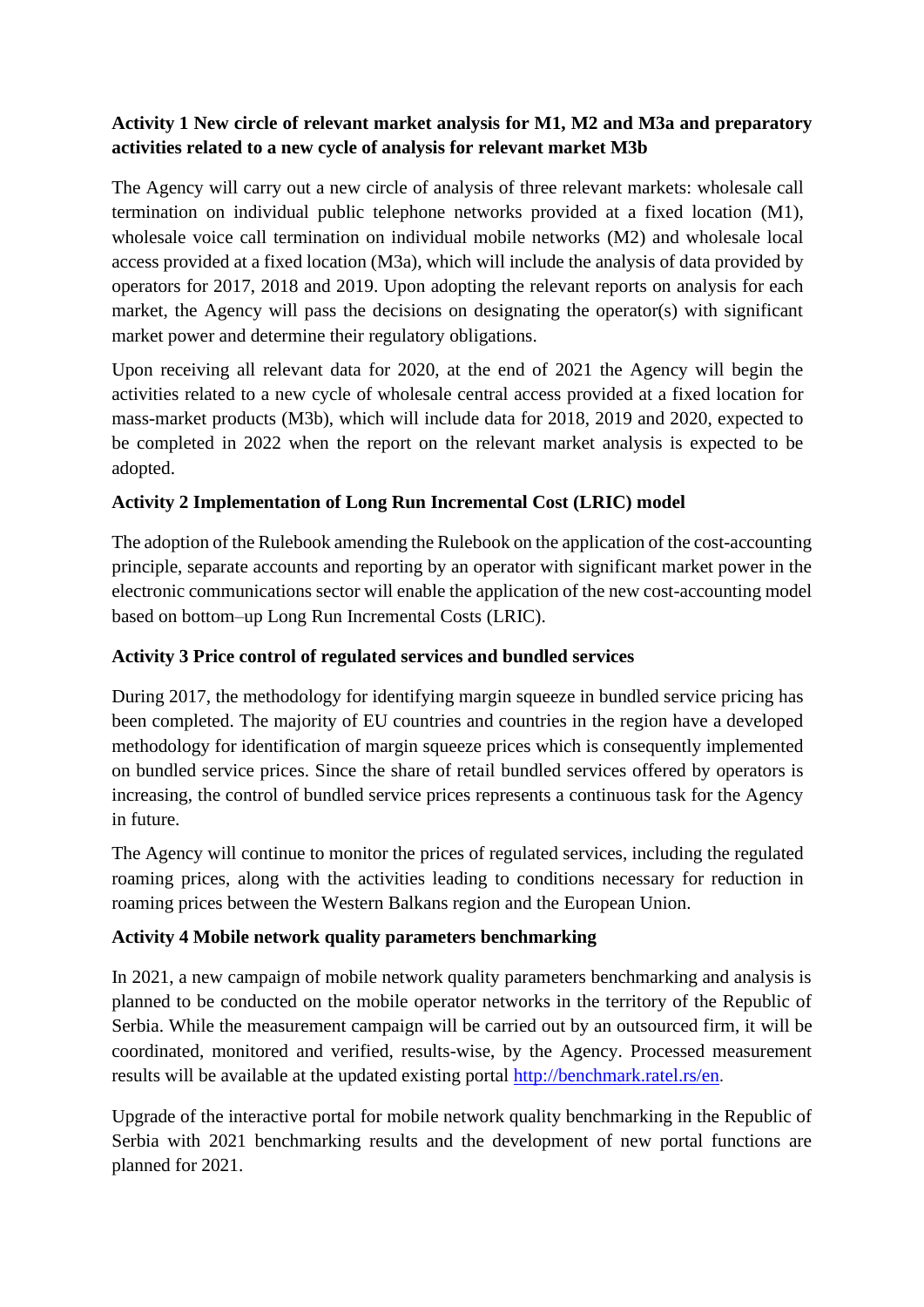#### **Activity 5 Implementation of interactive portal with mobile signal coverage maps**

The implementation of interactive portal with mobile signal coverage maps is planned for the first quarter of 2021. The purpose of interactive portal is o provide information on mobile network coverage maps in Serbia to all interested users. Coverage map for the entire territory of Serbia, with mobile signal tracker by technology and by operator, will be available to users enabling them to check the coverage and mobile network signal level at the selected location. Mobile network coverage maps will enable the users to determine the coverage level at the locations of interest (home, workplace). Impartial, comparative and consistent overview of all relevant data (as same conditions apply to all operators) will help users make decision when choosing the operator if the decision is based on the prediction of coverage availability in specific area or selected location. This brings advantages for both operators and users in terms of promotion of fair competition, enhancement of the quality of the existing mobile services for end users and monitoring of the development of the mobile communications networks.

Coverage maps and statistical data will be publicly available on RATEL's website.

## **Activity 6 Monitoring of postal USP quality**

Under the Rulebook on amendments of Rulebook on quality parameters for the provision of postal services and on the minimum quality standards for the provision of universal postal service, the Agency defined the PPO's obligation to fully implement the requirements of standard SRPEN 13850 – Postal Services – Quality of service – Measurement of the transit time of end-to-end services for single piece priority mail and first class mail, as of January 1, 2019.

The Agency will analyse the results of the study of the level of consumer satisfaction in the postal sector, with special regard to UPS, carried out on behalf of the Agency by an independent organization.

Based on the results of the measurement of quality and consumer satisfaction levels, the Agency will assess quality parameters pertaining to the postal services in the Republic of Serbia and take measures within its competence according to the new Law and will elaborate new bylaws. The Agency will also define exemptions from the five-day delivery of the UPS items.

# **7. DEVELOPMENT OF SYSTEM FOR COORDINATION AND RISK PREVENTION IN ICT SYSTEMS**

The Law on amendments to the Law on Information Security was adopted on October 30, 2019, published in the "Official gazette of RS" No. 77/19 and entered into force on November 8, 2019. During 2020, the National CERT adopted all necessary bylaws, as stipulated under the Law on amendments to the Law on Information Security.

#### **Activity 1 Campaigns and promotion of cyber security**

Promotion of information security will be carried out by producing video and printed materials and by making reports on incidents reported by operators and automated reports for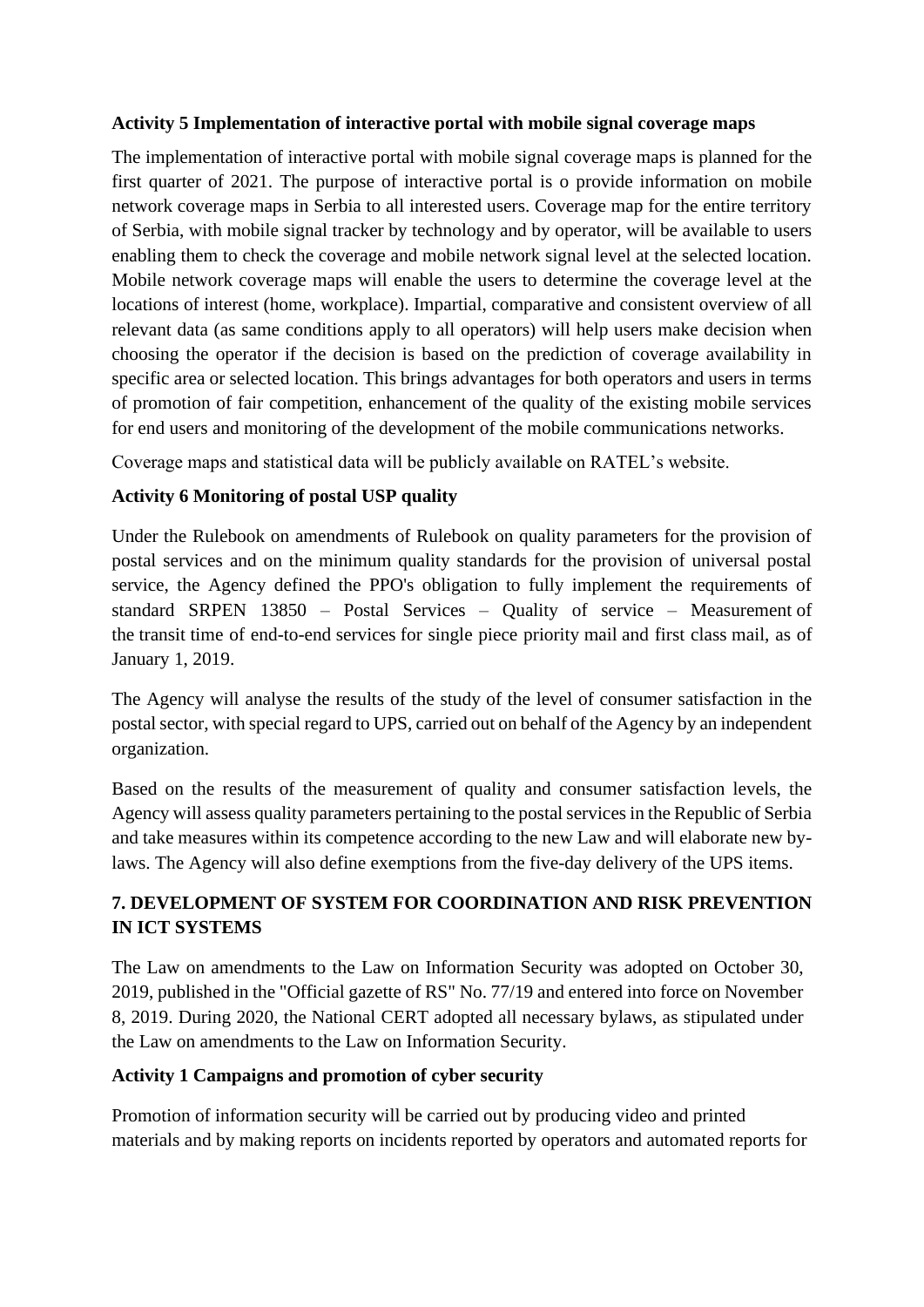operators, by implementing cyber threat detection system, by holding seminars, workshops and lectures with the purpose of raising awareness on cyber security.

## **Activity 2 Participation in cyber security trainings**

The Cyber Security Division will participate in the work of conferences, attend courses and seminars, aiming for constant professional improvement in the area of cyber security.

## **Activity 3 Connecting with international organizations dealing with cybersecurity**

The National CERT cooperates directly with the authority in charge of ICT system security, special CERTs in the Republic of Serbia and similar organizations in other countries, public and business entities, CERTs of independent ICT system operators and CERT of the national authorities. The National CERT will continue to enhance the cooperation with international organizations in the field of cyber security by actively participating in conferences and regional and international projects.

## **Activity 4 Implementation of cyber threat detection system**

Cyber threat detection system will enable assessment and monitoring of the cyber security situation in the Republic of Serbia, which will provide the grounds for planning and implementing proactive and reactive measures, with the purpose of enhancing defence capacities in cyber security area. The implementation of the system in the territory of the Republic of Serbia will be carried out in phases in line with the possibilities provided by the system.

# **8. ENHANCED INTERNATIONAL PRESENCE AND IMPROVED NATIONAL VISIBILITY OF THE AGENCY**

The Agency will continue to participate in the work of international organizations and institutions in the field of electronic communications, postal services and information security. In addition, further cooperation with regulatory and expert bodies of the neighbouring countries, the EU member states and other countries is planned, in the aim of harmonizing practices and implementing regulations. A particular focus will be placed on the stronger presence in the work of the organizations gathering the European regulators for electronic communications and postal services, as well as on the cooperation with the NRAs of the neighbouring countries.

# **Activity 1 Participation in working groups of the ITU, CEPT, ETSI, RSPG, BEREC, CERP and ERGP**

In 2021, the Agency will continue to participate in the work of international organizations and institutions in the field of electronic communications, in the work of bodies issuing standards and in the work of conferences and it will keep up the cooperation with the regulatory and expert bodies of the EU member states and other countries, in order to harmonize practices and application of regulations in the filed of electronic communications.

In 2021, the Agency will take part in the work of the Radio Spectrum Policy Group (RSPG). RSPG is a high-level advisory group that assists the European Commission in the development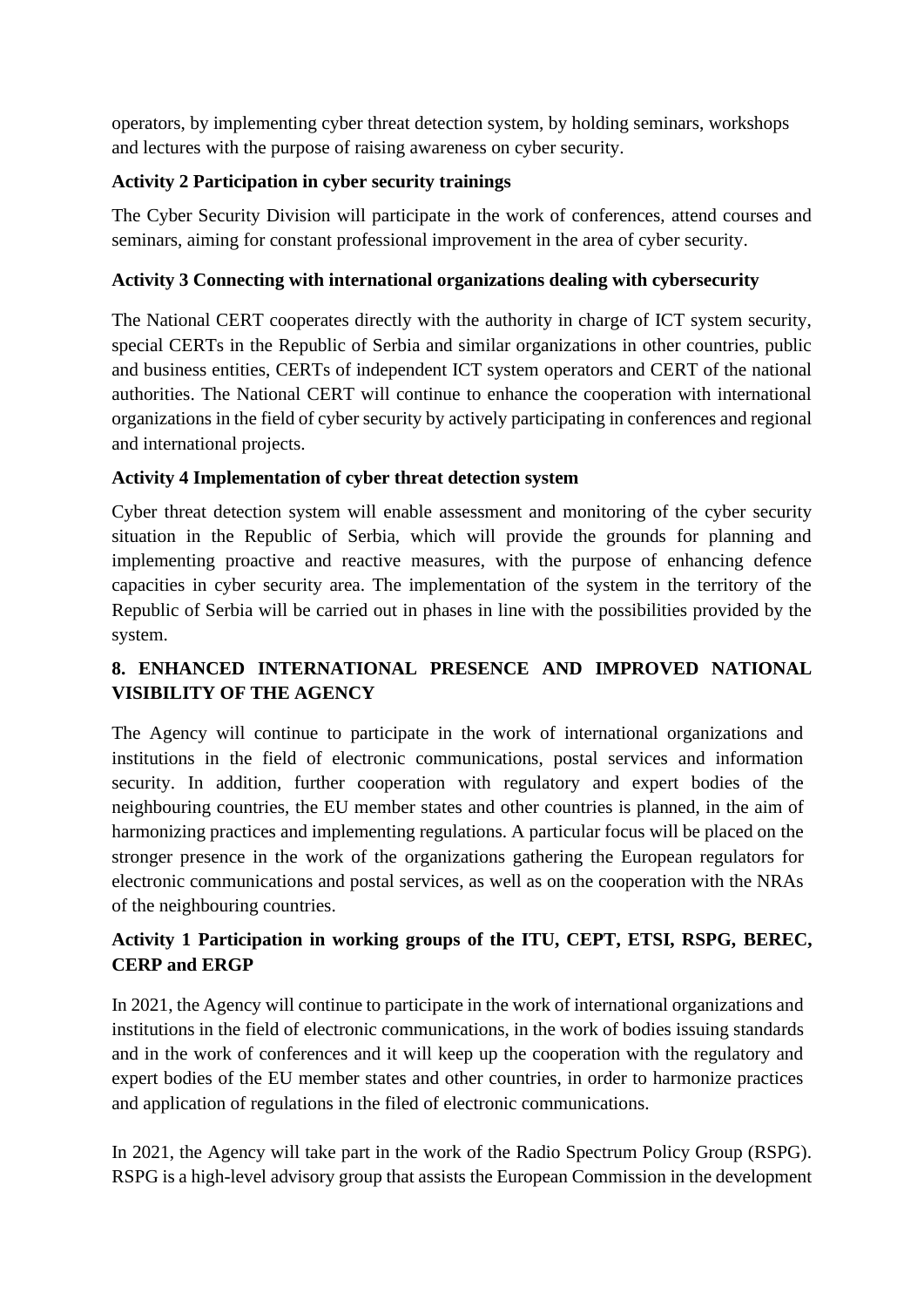of radio spectrum policy. In particular, RSPG assists and advises the Commission at strategic level on: radio spectrum policy issues, coordination of policy approaches and harmonised conditions, where appropriate, with regard to the availability and efficient use of radio spectrum necessary for the establishment and functioning of the internal market. Serbia has an observer status in RSPG and the advantages of Agency's participation in its work involve access to strategic documents, such as opinions, position papers and reports, enabling policy application in our conditions.

In 2021, the Agency will continue the cooperation with the EU member states and candidate countries within the Body of European Regulators for Electronic Communications (BEREC) and Independent Regulators Group (IRG), mainly through participating in CN meetings and EWGs formed for different topics. The activities will focus mainly on the implementation of the new regulatory framework for electronic communications in the EU and its application in the national legislation.

The Agency participates in the work of international organizations and institutions in the field of postal services and cooperates with the regulatory and expert bodies of the EU member states and other countries in order to harmonize practices of postal regulators and application of postal service regulations.

Representatives of the Agency are currently actively involved in all working groups of the European Regulators Group for Postal Services (ERGP) and participate in the plenary meetings as an observer.

In 2021, the cooperation with the European Committee for Postal Regulation – CERP will continue. CERP priorities were defined in the strategic document adopted in the plenary meeting in Copenhagen, in June 2018. The Agency will actively take part in these activities, since the Vice-Chair of CERP is an employee of the Agency.

The Agency plans to participate in coordination of positions of the European countries regarding the UPU activities and harmonization of national positions regarding the planned Draft of the new Postal Directive. Additionally, in 2021, during the UPU Congress in Abidjan, CERP plans to sign an agreement on technical cooperation wih this organization. The cooperation includes joint efforts in postal projects and activities worldwide. Taking into account that the Vice-Chair of CERP is an employee of the Agency, this activity offers an opportunity for the Agency to promote its work on a larger scale and the participation of its experts in international projects.

# **Activity 2 Organization of international meetings**

Several international meetings in the field of electronic communications, postal services and information security were planned to take place in 2020. In October 2020, the Agency was supposed to host CEPT FM22 (*Monitoring and Enforcement*) WG, with around 60 representatives from the European countries. If the conditions related to the pandemics allow it, the Agency is planning to host and organize CEPT FM22 meeting in 2021.